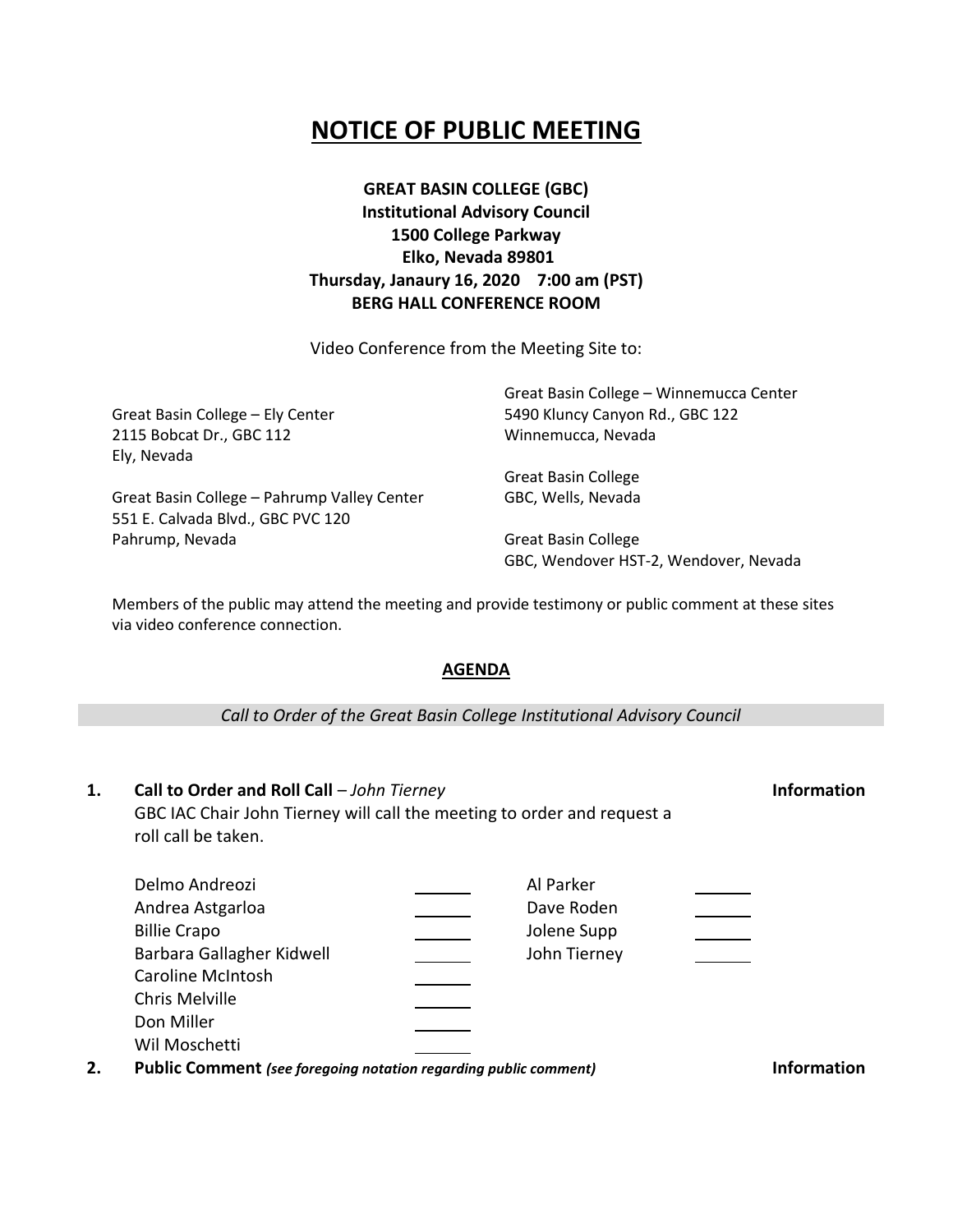| 3.                                                                                                                                                                                                                           | Approval of Minutes - Wil Moschetti                                                                                                                                                                                                                                     | <b>Information/ Possible Action</b> |  |  |
|------------------------------------------------------------------------------------------------------------------------------------------------------------------------------------------------------------------------------|-------------------------------------------------------------------------------------------------------------------------------------------------------------------------------------------------------------------------------------------------------------------------|-------------------------------------|--|--|
|                                                                                                                                                                                                                              | GBC Institutional Advisory Council will review, recommend changes, and/or approve the<br>minutes of the GBC IAC meeting on November 21, 2020.                                                                                                                           |                                     |  |  |
| 4.                                                                                                                                                                                                                           | <b>GBC IAC Acting Chair Report -</b><br>A. Follow up discussion and input from GBC IAC members<br>on the GBC IAC charge; what has gone well, what needs<br>improvement, and to recommend changes.<br>B. Other discussions on community needs and informative<br>topics. | <b>Information/Possible Action</b>  |  |  |
| 5.                                                                                                                                                                                                                           | <b>IAC Member Reports</b><br>GBC IAC members will report on community needs.                                                                                                                                                                                            |                                     |  |  |
| 6.                                                                                                                                                                                                                           | President's Report - Joyce Helens                                                                                                                                                                                                                                       | <b>Information</b>                  |  |  |
| 7.                                                                                                                                                                                                                           | Vice President for Student & Academic Affairs Report - Jake Rivera                                                                                                                                                                                                      | <b>Information</b>                  |  |  |
| 8.                                                                                                                                                                                                                           | Faculty Senate Update - George Kleeb                                                                                                                                                                                                                                    | <b>Information</b>                  |  |  |
| 9.                                                                                                                                                                                                                           | <b>GBC Foundation Update - Matt McCarty</b>                                                                                                                                                                                                                             | <b>Information</b>                  |  |  |
| 10.                                                                                                                                                                                                                          | <b>Information</b><br><b>Superintendents' Update</b><br>Any superintendent attending will be given an opportunity to discuss successful collaborations<br>with GBC and/or request additional assistance.                                                                |                                     |  |  |
| 11.                                                                                                                                                                                                                          | Vice Chancellor for Community Colleges Report - Nate MacKinnon                                                                                                                                                                                                          | Information                         |  |  |
|                                                                                                                                                                                                                              | Vice Chancellor for Community Colleges will give a verbal report on<br>important issues.                                                                                                                                                                                |                                     |  |  |
| 12.                                                                                                                                                                                                                          | <b>New Business</b><br>Items for consideration at future meetings may be suggested. Any discussion of an item under<br>"New Business" is limited to description and clarification of the subject matter of the item,<br>which may include the reasons for the request.  | <b>Information</b>                  |  |  |
| 13.                                                                                                                                                                                                                          | <b>Public Comment</b> (see foregoing notation regarding public comment)                                                                                                                                                                                                 | <b>Information</b>                  |  |  |
| 14.                                                                                                                                                                                                                          | <b>Adjourn</b>                                                                                                                                                                                                                                                          | <b>Information</b>                  |  |  |
| This notice and agenda has been posted at or before 9:00 a.m. on January 13, 2020, three business days before<br>the meeting, in accordance with NRS 241.020, at the meeting location and at the following public locations: |                                                                                                                                                                                                                                                                         |                                     |  |  |

- GBC's IAC website (http://www.gbcnv.edu/administration/advisory.html)
- The Nevada Public Notice website pursuant to NRS 232.2175 [\(http://notice.nv.gov/\)](http://notice.nv.gov/)